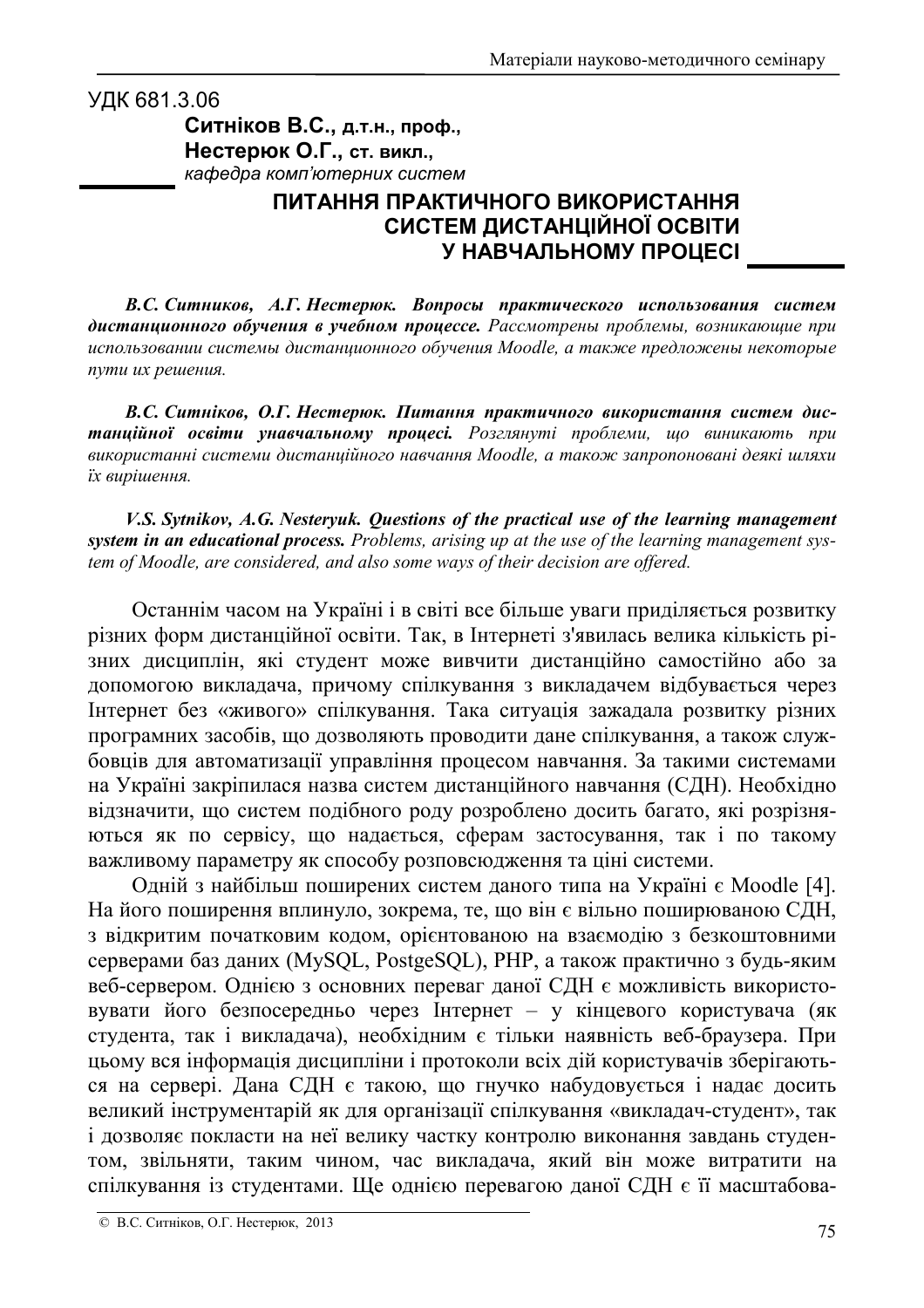ність - її легко розвернути як для користувачів Інтернету, так і для локальної мережі кафедри або окремої аудиторії. Наявність даних переваг і дозволило вибрати дану СДН для використання, як в Одеському національному політехнічному університеті [3], так і локально на кафедрі комп'ютерних систем

При використанні даної СДН авторами були відмічені таки особливості.

Першою можна виділити цілу групу відмінностей пілготовки і ведення дисципліни з використанням СДН, властивою самій концепції дистанційного навчання. До даної групи можна відности такі особливості як збільшений час на підготовку конспектів лекцій, демонстраційного матеріалу, тестів для публікації їх в СДН, а також необхідність обліку деяких особливостей підготовки самих матеріалів. Наприклад, необхідно враховувати відсутність негайного контакту із студентом під час засвоєння ним матеріалу - відповідь на питання, що виникає, приходить через деякий час - від декількох хвилин, до декількох годин або днів (залежно від наявності в даний час викладача у системі). Дана група проблем є специфікою дистанційного навчання і не може бути виправлена практично. Єдиний вихід бачиться у використанні засобів відео спілкування через Інтернет (наприклад, таких як Skype).

Друга група питань пов'язана з недоробками СДН Moodle i, можливо, буде виправлена у подальших версіях. Сюди необхідно віднести обмеженість можливостей автоматичного контролю знань студентів - є лише форма контролю у вигляді тестів, причому можливості верифікатора правильності відповідей на питання, що передбачає відповідь у вигляді набраного студентом тексту дуже обмежені. Фактично можливі варіанти перевірок зводяться лише до можливості ігнорування регістра, що вводиться студентом. Також необхідно відзначити збої з питанням типа «Есе» (єдиний тип питання, де можлива багаторядкова текстова відповідь) - при його використанні автоматичне перемішування питань даного типу було неможливим. Справедливості ради можна відзначити, що в останній версії системи дана можливість з'явилась, проте, на жаль, працює вона все ще нестабільно. До цієї ж групи питань можна віднести і необхідність розробки додаткових верифікаторів відповідей студента на практичні або лабораторні завдання, зв'язані, наприклад, з проведенням синтезу або дослідження властивостей різних систем і зв'язаних з використанням різних систем автоматизованого проектування (САПР), таких як, наприклад, Matlab-Simulink, МісгоСар і ін. Основною відмітною особливістю даного виду САПР є те, що показником правильності роботи зібраної студентом системи служить набір даних у вигляді таблиць або графіків, які виходять в результаті проведення моделювання і СДН повинна буде перевірити правильність знайденого рішення. Найбільш простим виходом є перевірка попадання отриманих даних на деяку допустиму помилку, відхилення від наявних еталонних даних. Подібний верифікатор повинен у разі виникнення неприпустимого відхилення вміти вирішувати по вигляду графіків, наскільки серйозну помилку допустив студент з метою його об'єктивного оцінювання. Таке завдання у загальному випадку вимагає вже наявність у складі системи засобів моделювання, які можуть управлятися через набір зовнішніх команд. Необхідно відзначити, що прове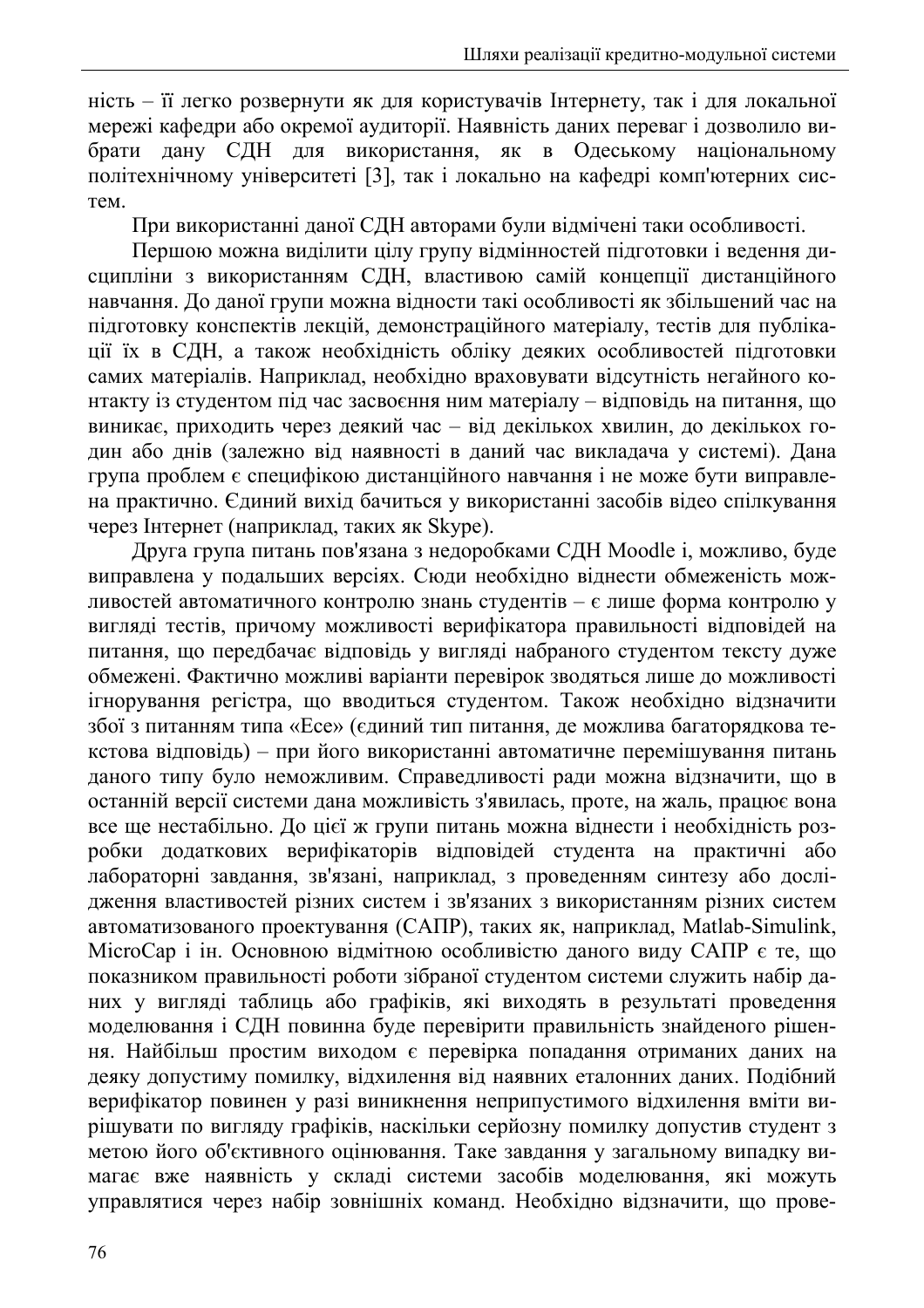дення моделювання на машині студента вимагає дорогого та об'ємного спеціального програмного забезпечення.

Третя, і остання група виникаючих питань, зв'язана, в основному, з організаційною складовою процесу дистанційного навчання. Окрім своєї основної мети - дистанційного навчання, СДН може використовуватися для автоматизованого проведення контрольних робіт, автоматизованої здачі електронних версій протоколів і захисту лабораторних робіт, а також як додаткове джерело конспектів лекцій, методичних вказівок і тому подібне. Так, в процесі проведення занять із студентами очної форми навчання за допомогою СДН, як додатковому засобі, авторам неодноразово доводилося стикатися з різним поверховим ставленням до СДН з боку студентів, при цьому з їх боку відзначалося падіння успішності і порушення термінів здачі розрахунковографічних і лабораторних робіт. Ймовірно, останнє зв'язане, скоріше, з психологічними аспектами - студент прагне швидше здати ті дисципліни, по яких він знає, що складно застати вчасно викладача, закінчуються терміни, а у зв'язку з наявністю СДН і Інтернету в домашніх умовах залишає здачу такої дисципліни на останній момент (часто розраховуючи на «останню ніч»). З приводу даної проблеми необхідно відзначити, що шляхи її рішення лежать лише в постійному нагадуванні студентам з боку викладача про необхідність своєчасної здачі робіт та введенні додаткових (штрафних) завдань. Наступною проблемою при використанні СДН є складність у встановленні авторства відповідей і адекватності оцінювання реальних знань студентів. Так, автори неодноразово стикалися з прагненням перенести процес контрольного тестування з аудиторії на домашні комп'ютери, спробами проходження тестів з комп'ютерів, що знаходяться в інших аудиторіях, при цьому спостерігалися спроби проходження тестів від імені інших студентів з складанням бази питань і правильних відповідей на них, або колективного обговорення можливих варіантів відповідей, або спроби знайти відповіді на поставлені питання в Інтернеті [5]. На жаль, універсальної методики боротьби з даною проблемою поки знайти не вдалось [6]. Як шляхи її рішення можна відзначити наступне [7 ... 9]. Використання можливості обмеження часу обміркування варіантів відповіді - представляється найбільш раціональним надавати обмеження часу з розрахунку від однієї до двох хвилин на питання, як у американських стандартах навчання. На жаль, при цьому різко зростає складність формування самого тесту, оскільки він зазвичай складається з питань різного ступеня складнощі, які, до того ж необхідно перемішувати випадковим чином. Інших шлях, скористатися можливістю обмеження доступу до тестів лише із заданого діапазону ІР-адресів. Цей шлях не завжди є ефективним із-за наявності різного програмного забезпечення видаленого доступу до комп'ютерів, яке часто буває складно заблокувати на час проведення тестів. Наприклад, при використанні домашніх комп'ютерів при видаленої здачі лабораторної роботи - взагалі неможливо. Введення візуального контролю за студентами за допомогою веб-камер - також не завжди є ефективним, оскільки зони видимості камер дуже обмежені і за межами їх видимості може знаходитися «група підтримки», або підказки відображуватимуться прямо на екрані монітора студента, до того ж швидкість обміну даними через Інтернет частень-